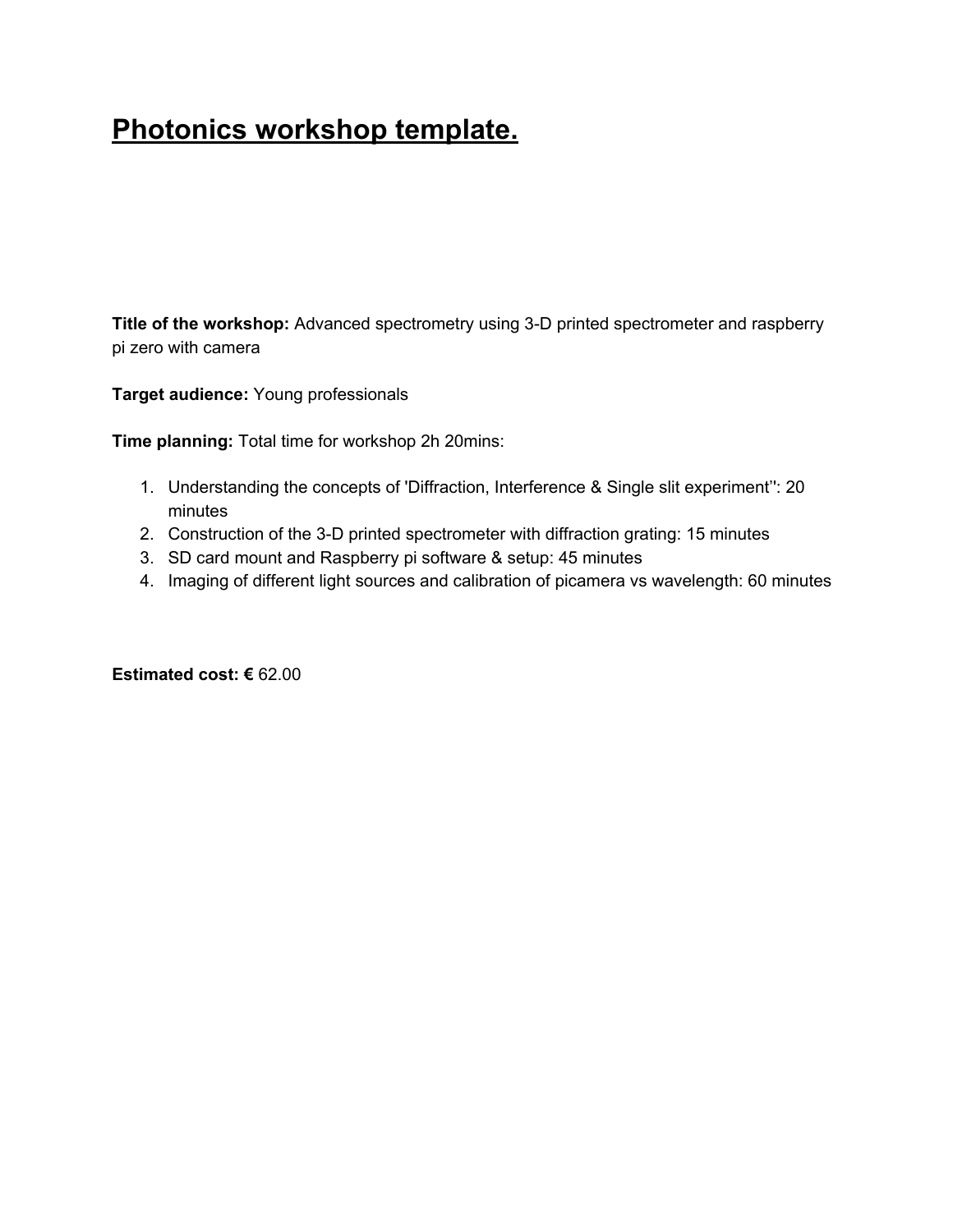### **Step 1**

Interference and diffraction of waves not only produces interesting visual effects by interaction of waves in nature, they can be harnessed as a powerful tool for the study and measurement of tiny objects. Although the phenomenon has been known about for centuries, it is of special interest today. More and more technology relies on micro-- and nanometer--sized particles – too small to be seen by a normal microscope. By understanding diffraction and the interference of light waves and using them smartly, not only can we peek into this microscopic world, we can even

If you were outside an open door, you could still Sound hear because the sound waves would spread out from the small opening as if it were a localized source of sound. (d Sound **Diffraction** source around post **Diffraction** D past small opening. Suppose you bought a concert ticket without looking at the seating chart and wound up sitting behind a large post. You would be able to hear the concert If you were several wavelengths quite well because the wavelengths of of sound past the post, you would sound are long enough to bend around not be able to detect the presence the post. of the post from the nature of the sound.

manipulate objects in it.

To gain an intuition about light diffraction, where our wavelength is in the nanoscale, we can look at our experiences with sound involve diffraction. The fact that you can hear sounds around corners and around barriers involves both diffraction and reflection of sound. Diffraction in such cases helps the sound to "bend around" the obstacles.

Light too can bend when it around corner, we have have designed a spectrometer to exploit this feature using single slit interference. This following video explains this in detail:

[https://www.khanacademy.org/science/physics/light-waves/interference-of-light-waves/v/single-s](https://www.khanacademy.org/science/physics/light-waves/interference-of-light-waves/v/single-slit-interference) [lit-interference](https://www.khanacademy.org/science/physics/light-waves/interference-of-light-waves/v/single-slit-interference)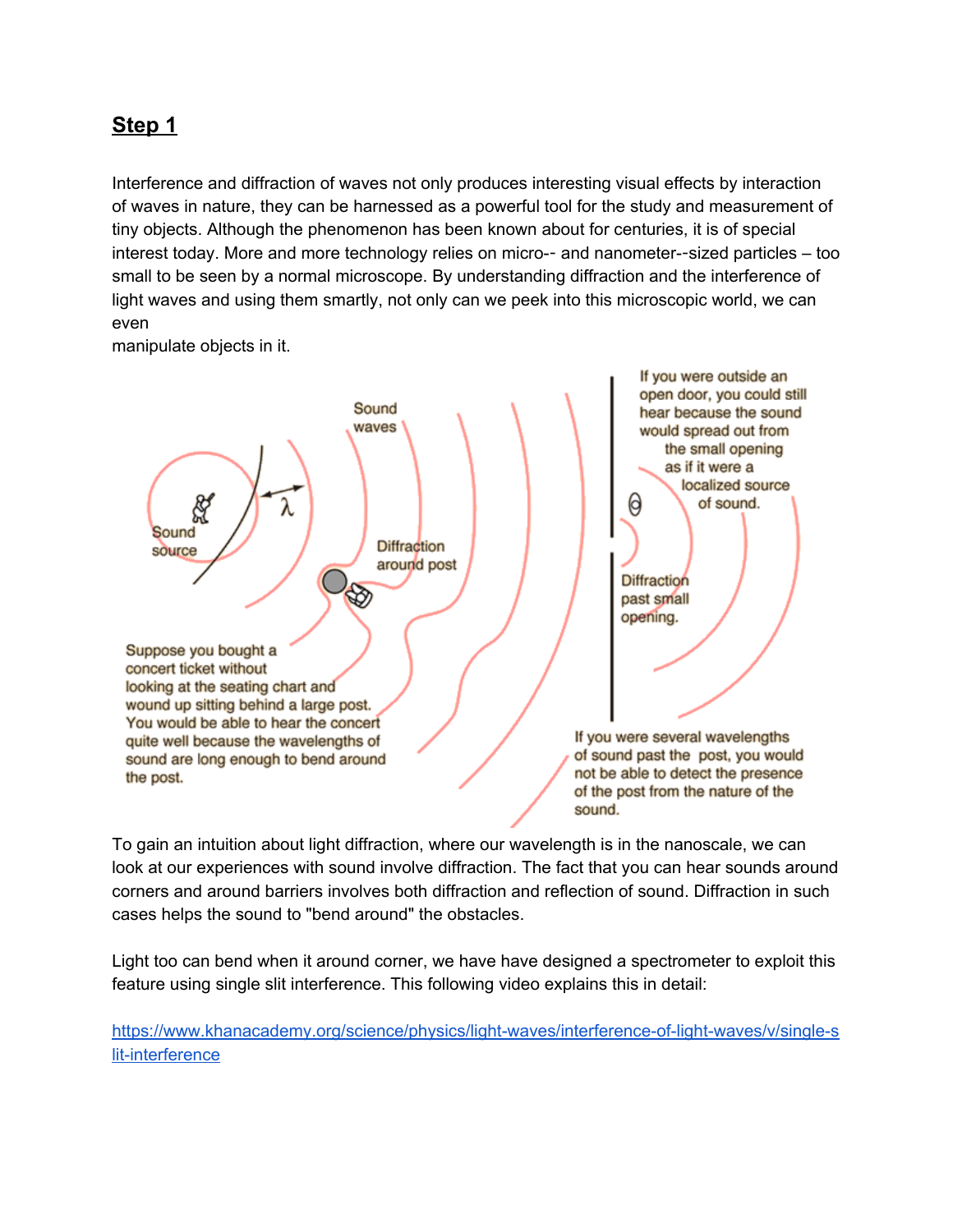## **Step 2**

This workshop is also based on the science of spectroscopy. The participants will construct an advanced spectrometer through which they can image a variety of samples. They will learn about diffraction and light sources with different spectral content.

1. 3D print a miniature spectrometer through which they can look or attach to raspberry pi camera



Each participant will get to take home

- 1. The 3D printed assembly including diffraction grating
- 2. Raspberry pi zero, camera and usb hub and sd card, they will learn to flash an OS onto their computer
- 3. Images of output spectra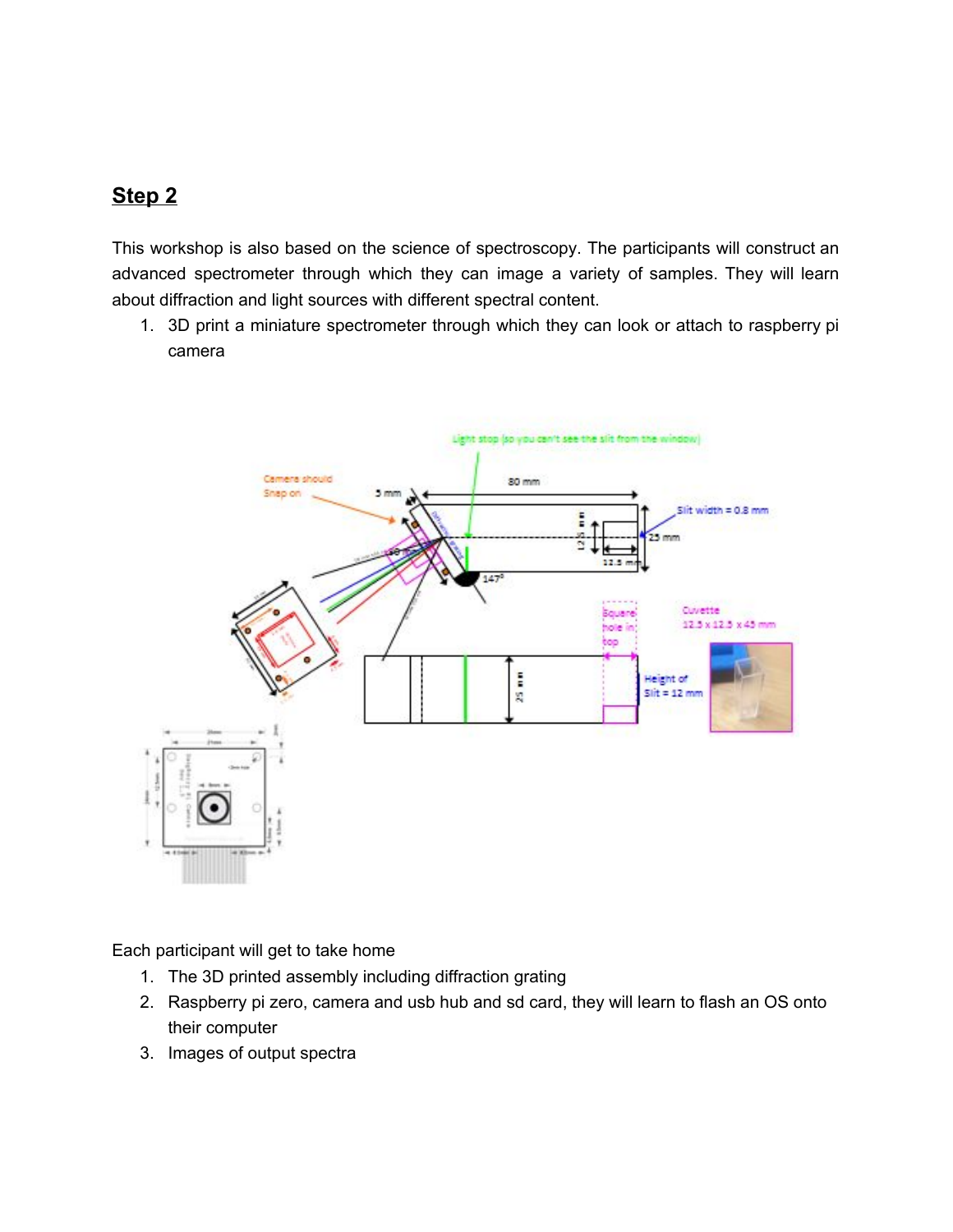

Example of the spectrum of a broadband light source



Spectral images of various spectra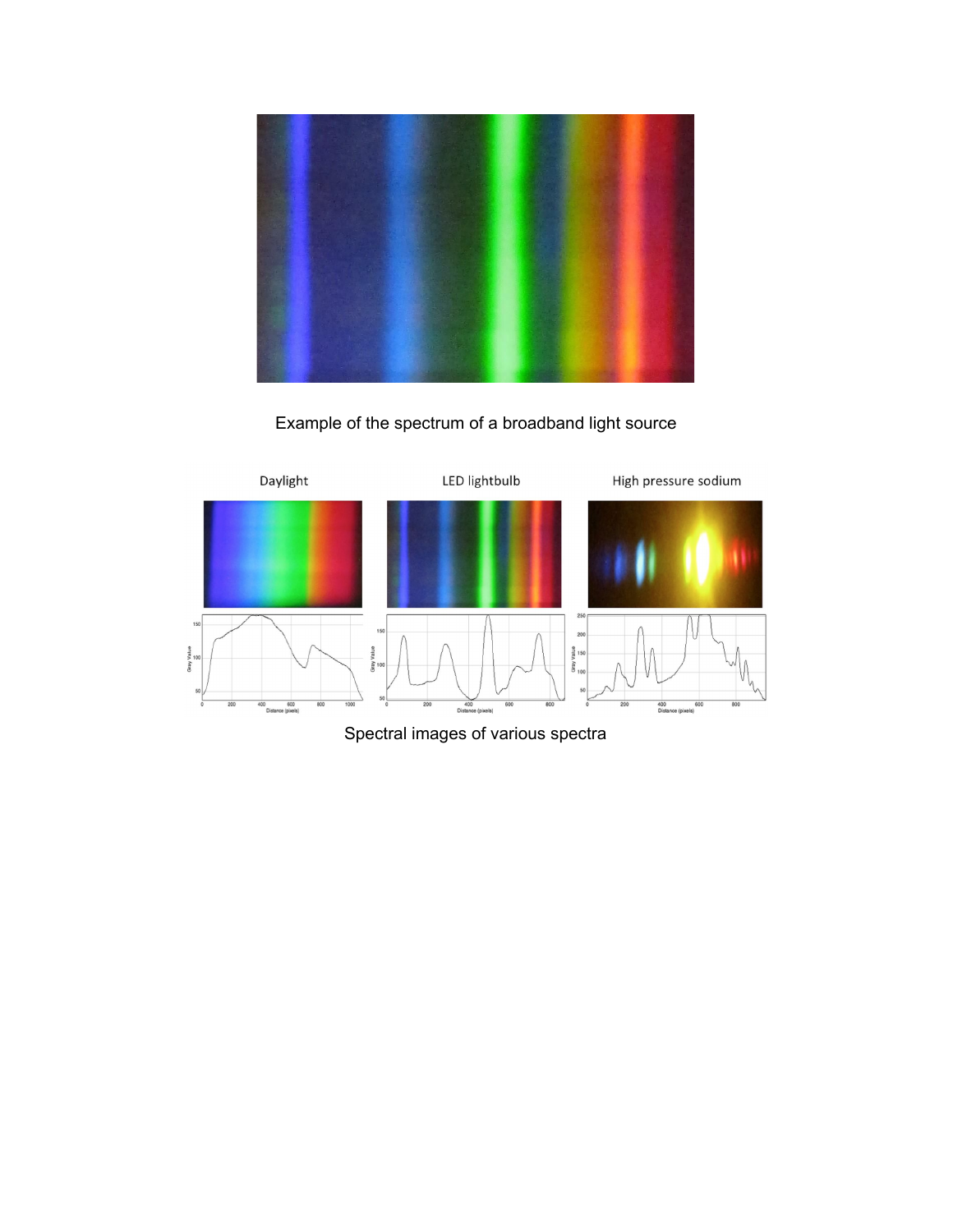# **Step 3: Part list**

#### **Photonics parts:**

Diffraction grating, mercury lamp, sodium lamp, different samples to put in cuvette

#### **Electronic parts:**

Raspberry Pi Zero kit NoIR Camera Camera ribbon SD card 7 port hub Power cable

#### **Other parts:**

Printing materials **Monitors** Keyboards Mice

The photonics parts can be bought by [EYESTvzw.](http://www.eyest.eu/) The electronic parts can be bought by [Fablabfactory.](http://www.fablabfactory.com/)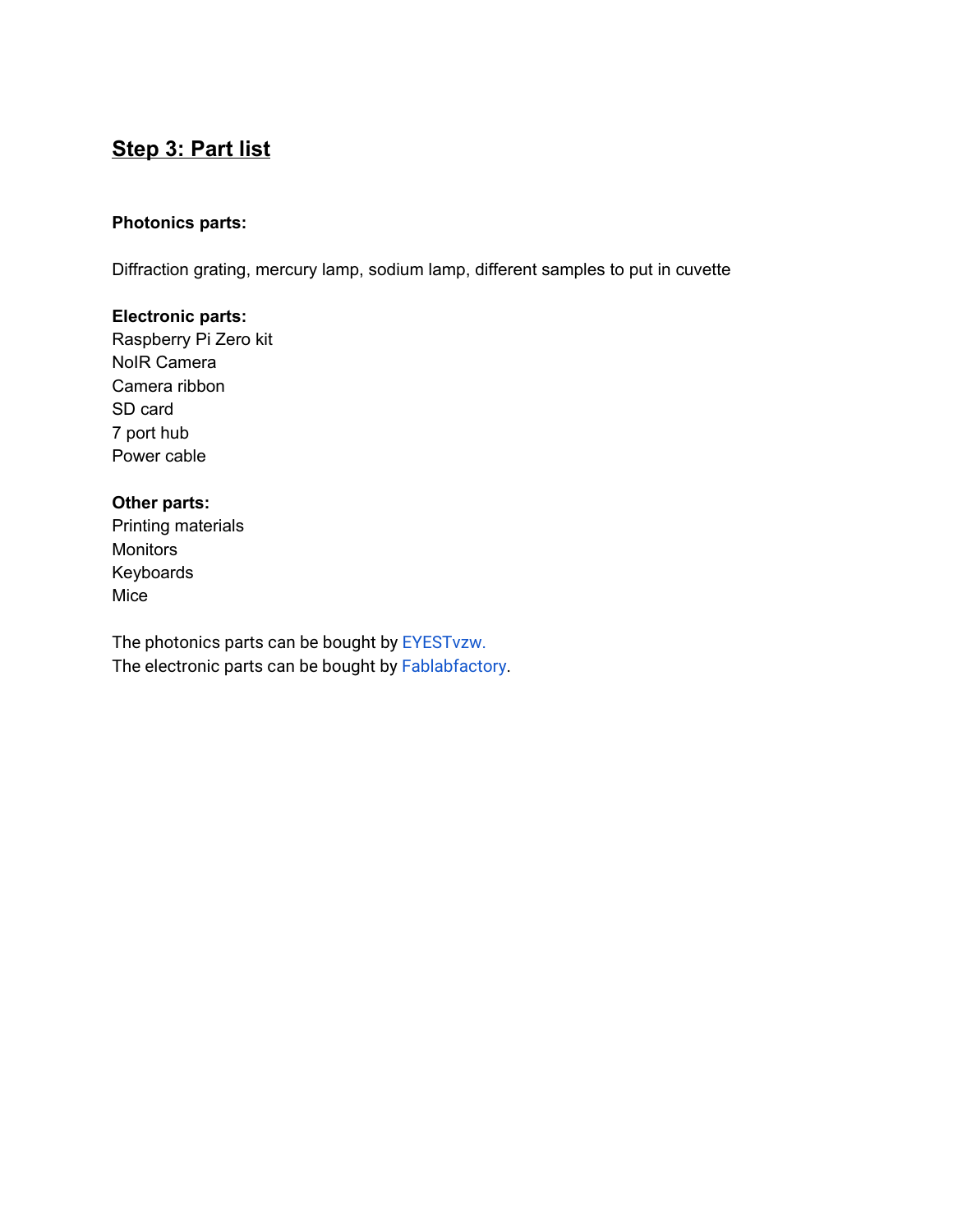## **Step 4**

The software for the raspberry pi system is available:

<https://www.raspberrypi.org/downloads/raspbian/>

The first step will be to download the image of the raspberry pi system to a sd card using a sd card reader:

[https://www.mymemory.co.uk/mymemory-all-in-one-usb-memory-card-reader-cf-ms-xd-sdhc-sd.](https://www.mymemory.co.uk/mymemory-all-in-one-usb-memory-card-reader-cf-ms-xd-sdhc-sd.html) [html](https://www.mymemory.co.uk/mymemory-all-in-one-usb-memory-card-reader-cf-ms-xd-sdhc-sd.html)

The OS can then be flashed directly using Etcher software that is freely available online <https://etcher.io/>

| C Etcher                         |                                                         |          | $\sim$           | ×<br>$\begin{array}{c} \square \end{array}$ |
|----------------------------------|---------------------------------------------------------|----------|------------------|---------------------------------------------|
|                                  |                                                         |          |                  | ٠                                           |
| Select image<br>all called sheet | <b>CARD AND STATE</b><br>Varba  evice 31.0.08<br>Change |          | Flash            |                                             |
|                                  | <b>TETCHER Experience and the second line</b>           | resin.io | $1.1.1 - r$ r. 1 |                                             |

Our system image already has all the accompanying python and wifi capabilities installed, it is only necessary to construct and power the system.

The card can then be inserted in the Raspberry Pi board: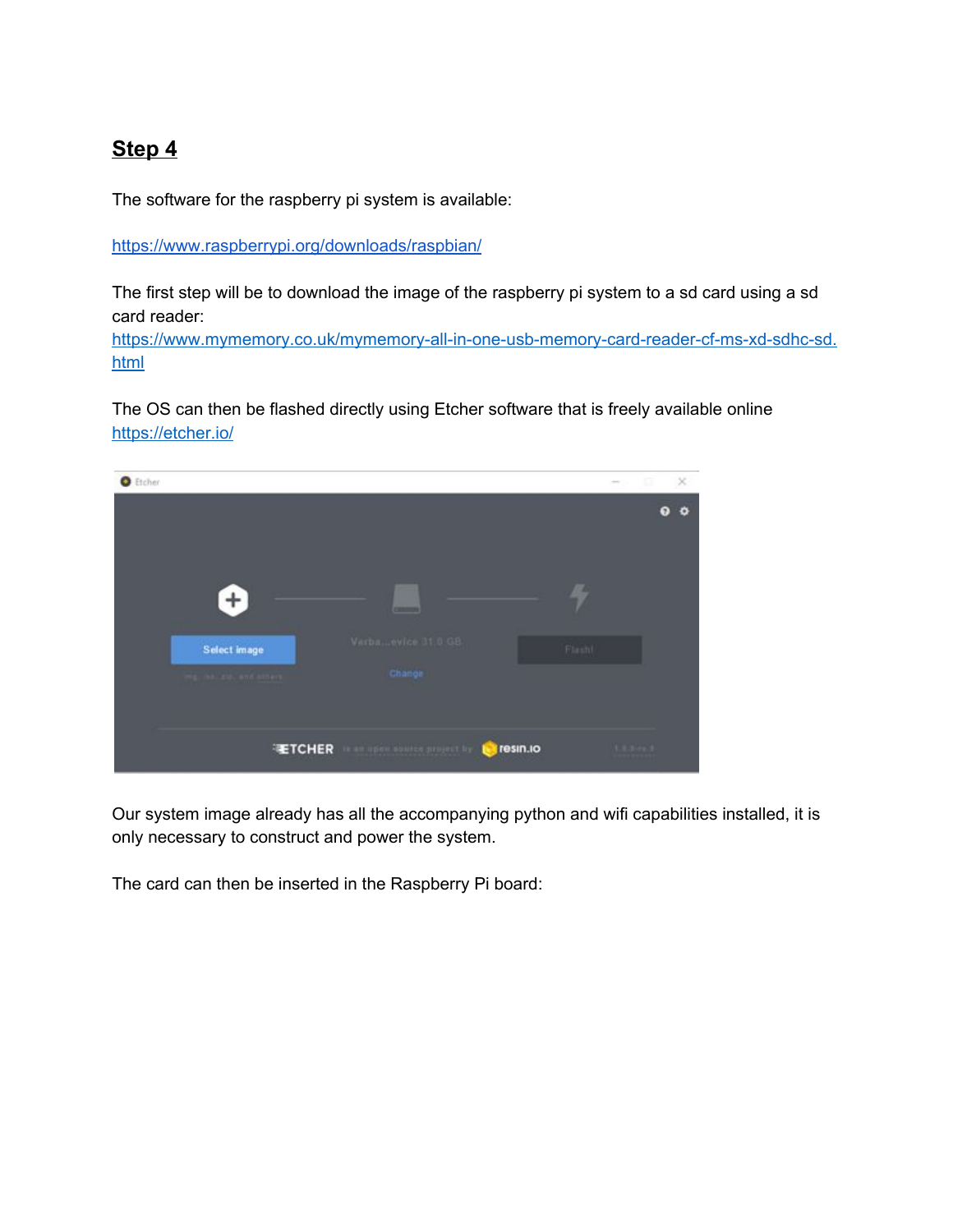

#### **Set Up of Pi Camera**

First, carefully remove the Raspberry Pi Camera module from its packaging.



Next, install the Raspberry Pi camera module by inserting the cable into the Raspberry Pi. The cable slots into the connector are situated between the Ethernet and HDMI ports, with the silver connectors facing the HDMI port.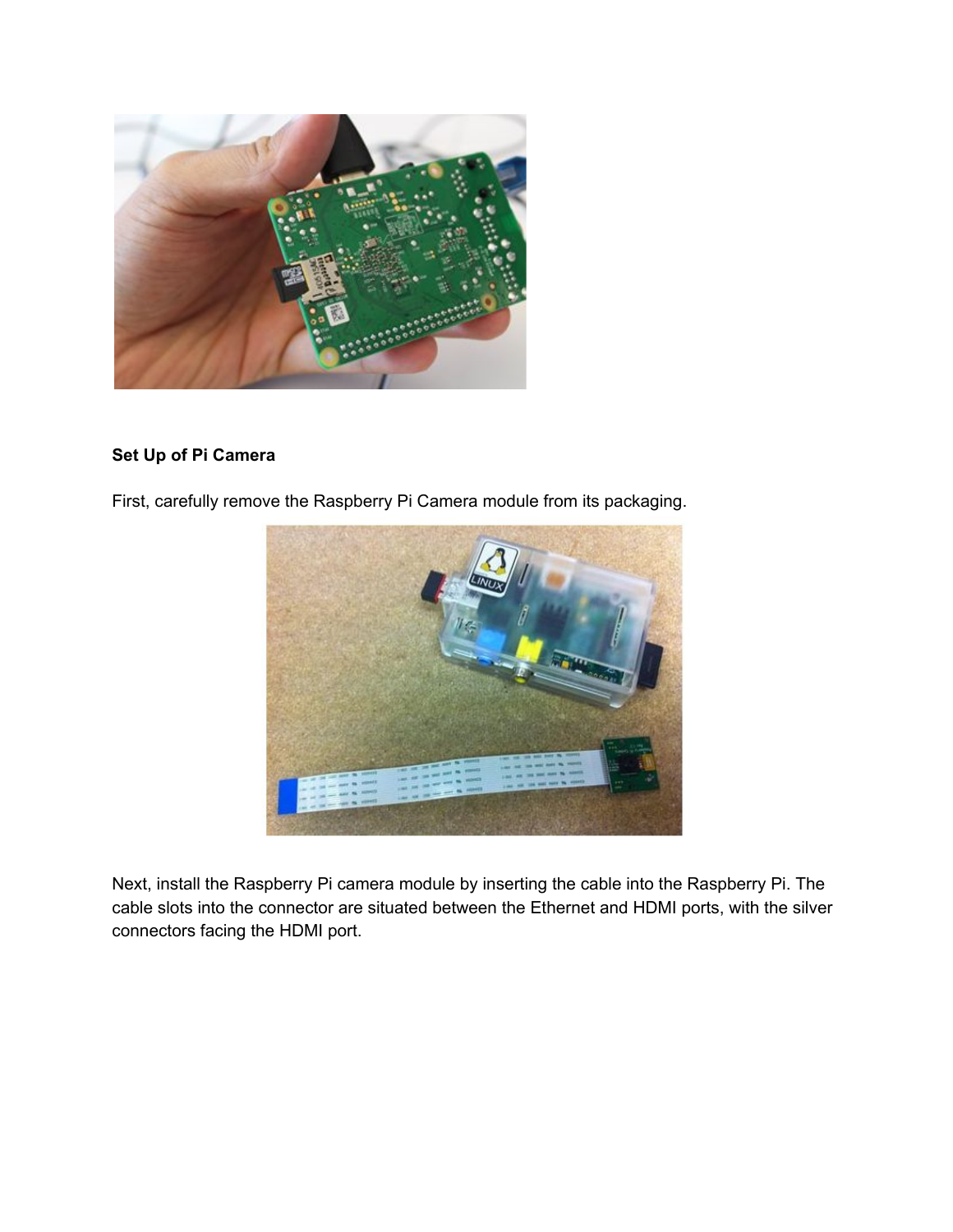

Now, boot up the raspberry pi.

From the prompt, run "*sudo raspi-config*". If the "camera" option is not listed, the Raspberry Pi needs to be updated. To achieve this, run "*sudo apt-get update*" and "*sudo apt-get upgrade*"

pi@raspberrypi ~ \$ sudo apt-get update

pi@raspberrypi ~ \$ sudo apt-get upgrade

Run "*sudo raspi-config*" again - the "camera" option should now be visible.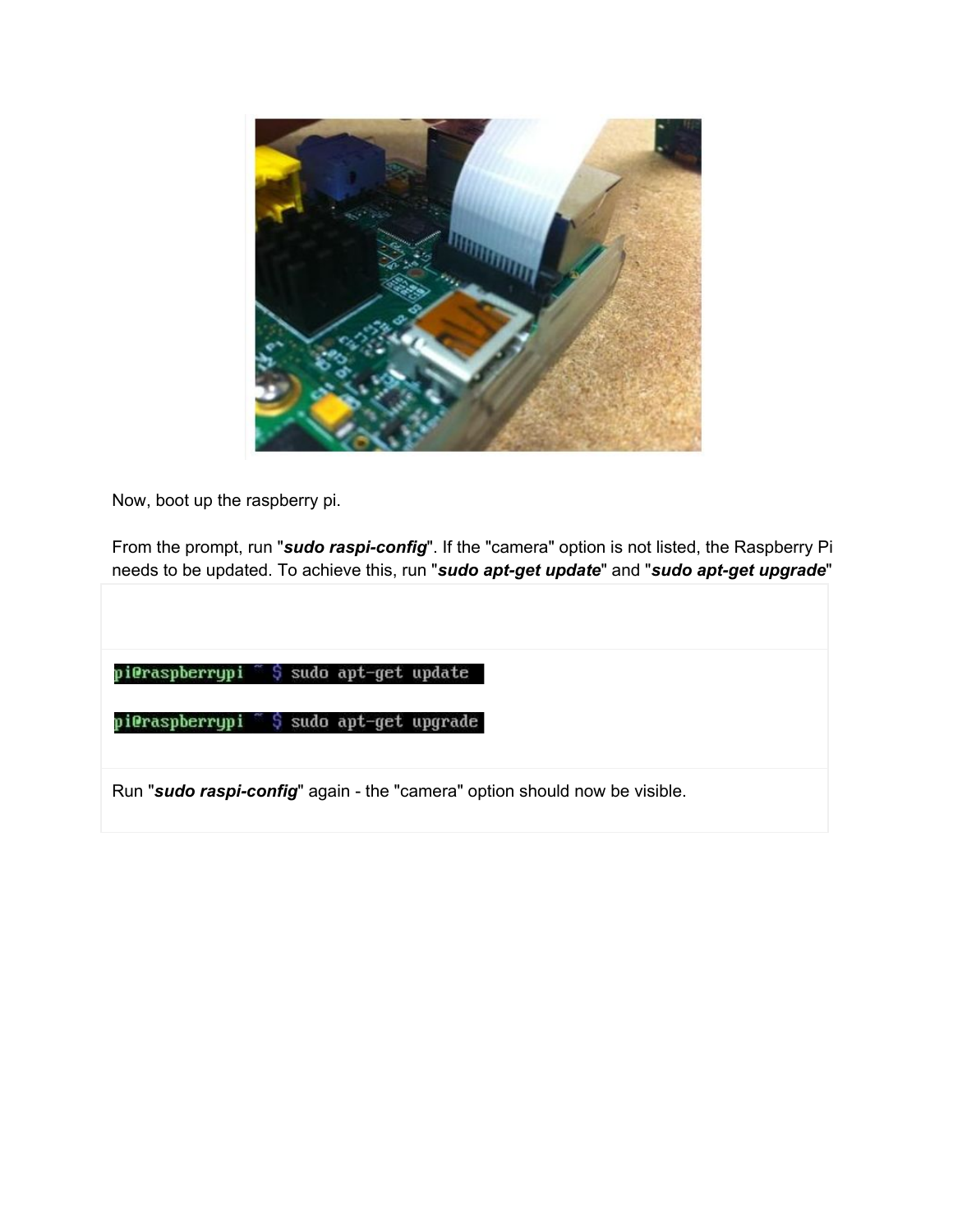| (Finish)<br><select></select> | info<br>expand_rootfs<br>overscan<br>configure_keyboard<br>change pass<br>change_locale<br>change timezone<br>change hostname<br>nemory split<br>overclock<br>ssh<br>boot behaviour<br>camera | Information about this tool<br><b>Change overscan</b><br>Set keyboard layout<br>Change password for 'pi' user<br>Set locale<br>Set tinezone<br>Set hostname<br>Change nemory split<br>Configure overclocking<br>Enable or disable ssh server<br>Start desktop on boot? | Expand root partition to fill SD card<br>Enable/Disable cannera addon support |  |
|-------------------------------|-----------------------------------------------------------------------------------------------------------------------------------------------------------------------------------------------|------------------------------------------------------------------------------------------------------------------------------------------------------------------------------------------------------------------------------------------------------------------------|-------------------------------------------------------------------------------|--|
|                               |                                                                                                                                                                                               |                                                                                                                                                                                                                                                                        |                                                                               |  |

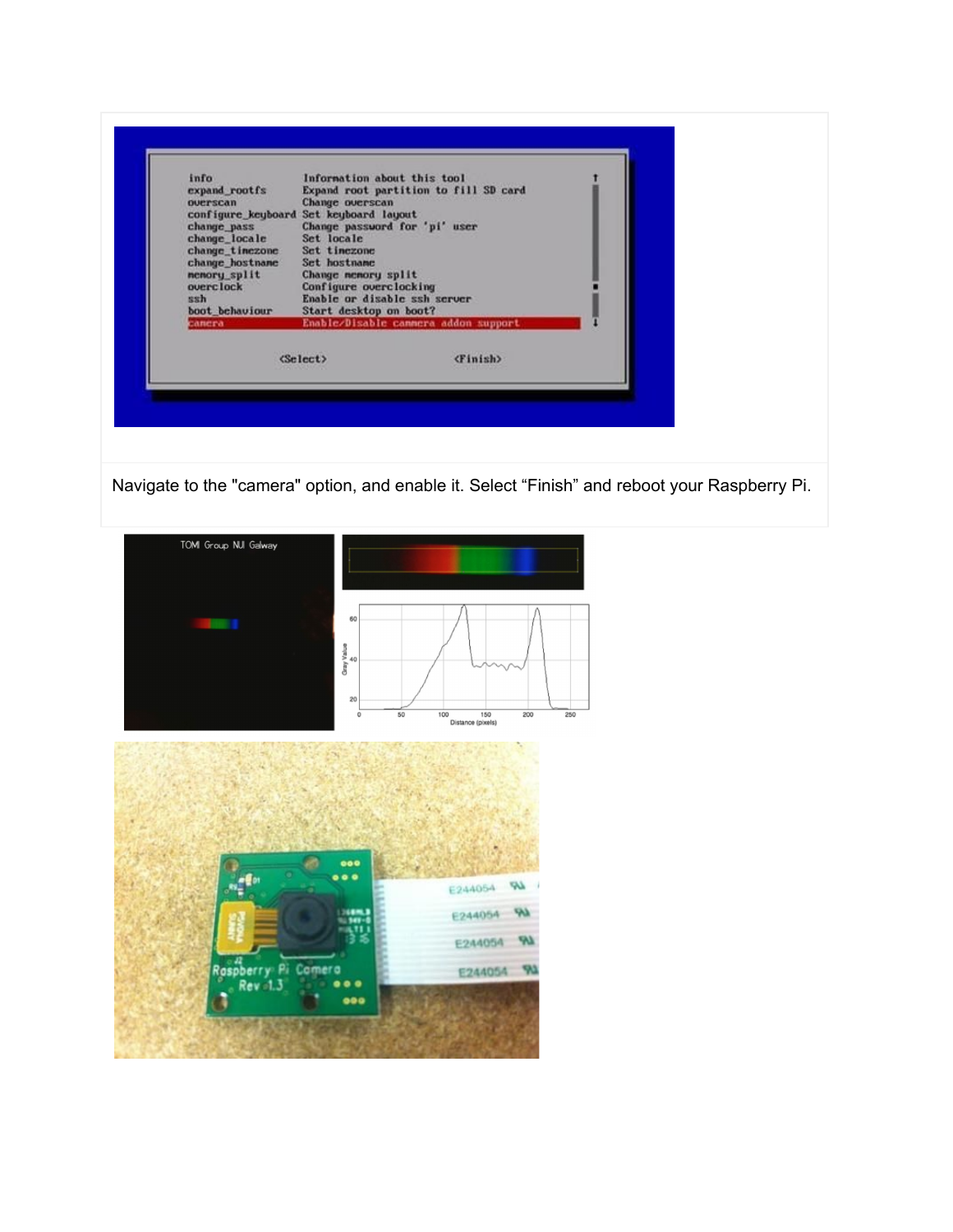### **Step 5 - ...**

#### **Working with spectral data**

The picamera can capture directly to any object which supports Python's buffer protocol (including numpy's  $ndarray$ ). Simply pass the object as the destination of the capture and the image data will be written directly to the object. The captured spectra can be averaged along the image plane to reduce the noise along each spectral line. The spectra of various light sources can be recorded:



Example of IR (800 nm)

The image array can be loaded into python .npy formats for further processing and calibration.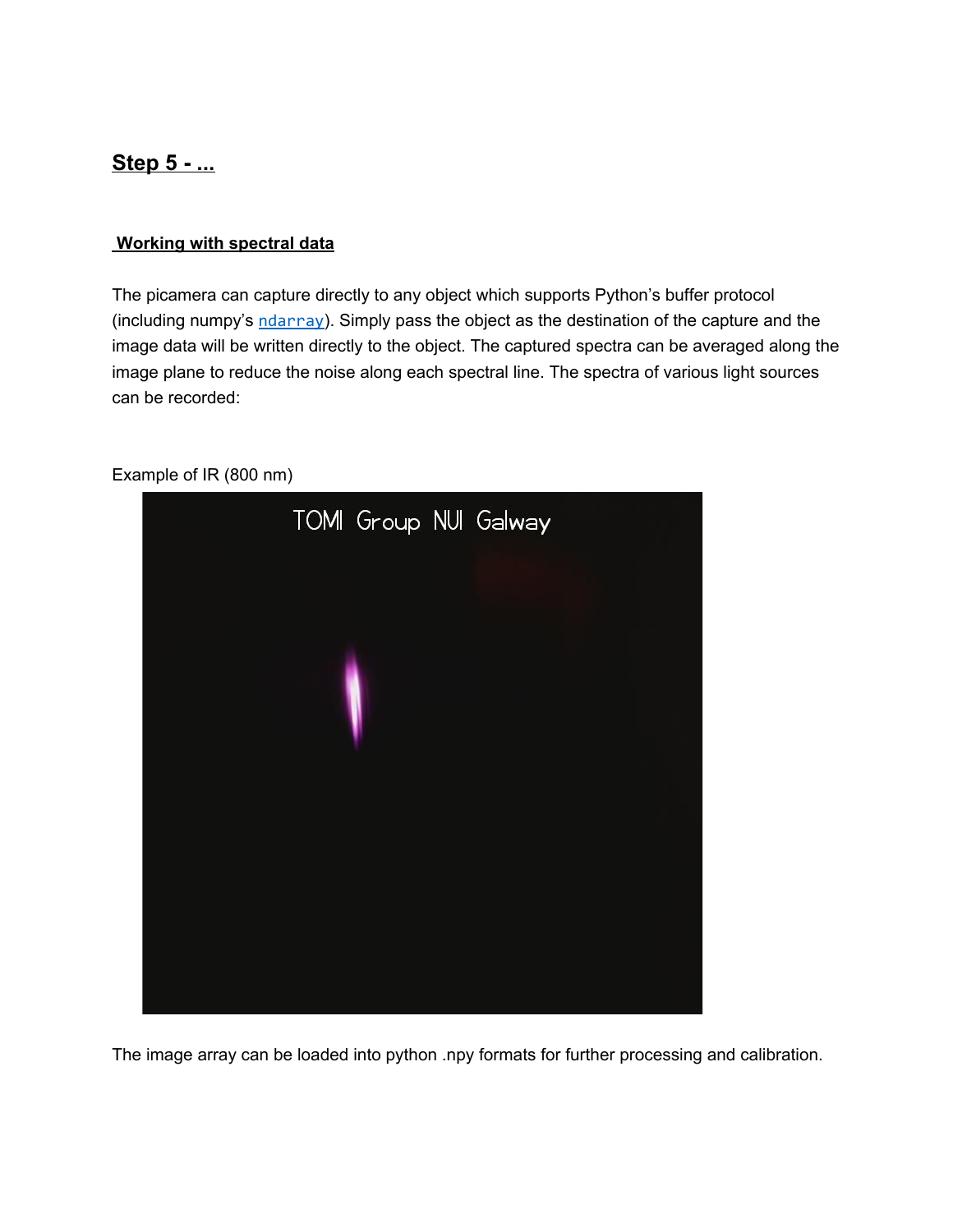

Spectral images and profiles of the LED lamp as emits various colours of light.

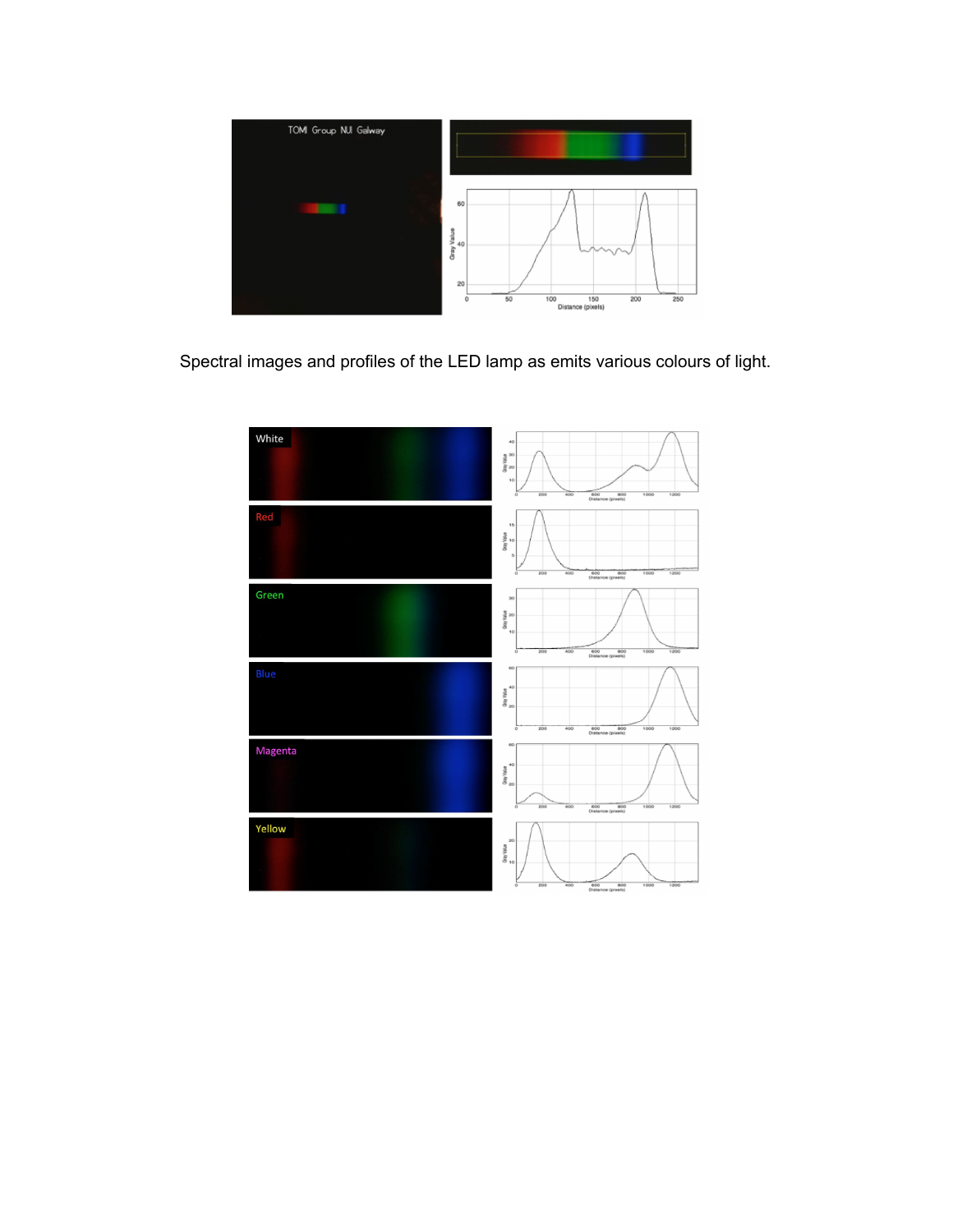### **Last step: End result & conclusions**

#### **What we learned?**

The spectral content of different lights sources can be measured using available hacker tech that gives an insight into photonics. By flashing and connecting up their own mini computer and using a 3-D printed aperture for calibrated spectroscopy, we can really get a feel for how collaborative science can be.

#### **Concluding thoughts**

The spirit of Phablabs 4.0 is to integrate photonics with existing technologies to show that light is fascinating and can be used to gain a physical understanding of our world. By leveraging hacker tech that pervades current Fablabs and Maker projects, we can excite interest and inexplicably link the concepts of technological innovation and photonics in our participants minds.